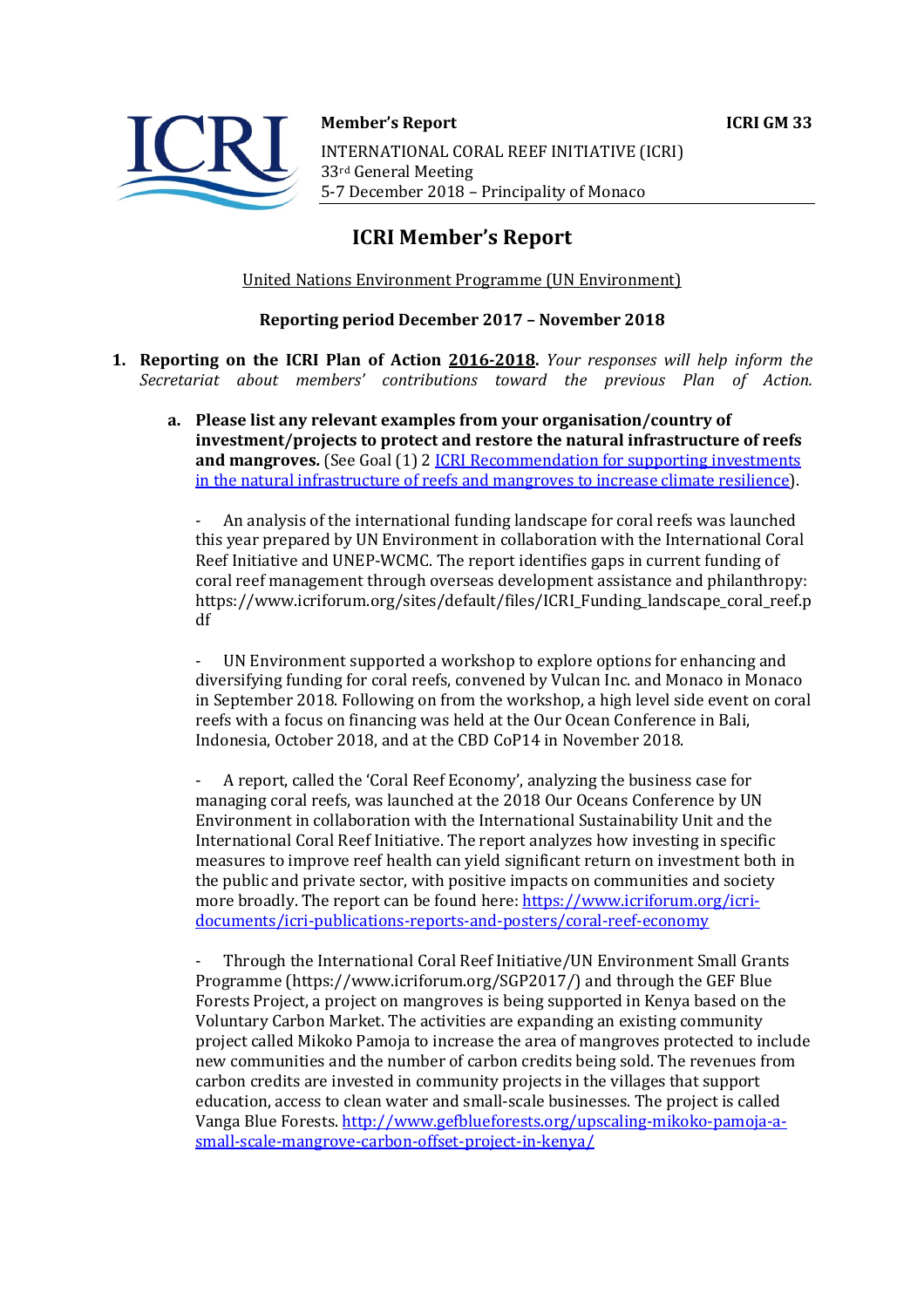UN Environment is currently implementing the Global Environmental Facility (GEF) Blue Forests Project, which is being executed by GRID-Arendal (http://www.gefblueforests.org). The project focuses on incorporating the value of ecosystem services into sustainable management of coastal ecosystems (especially mangroves and seagrass) and decision-making, including through targeted interventions in various countries. Countries where interventions are taking place include Ecuador, Mozambique, Madagascar, Kenya, United Arab Emirates and Indonesia. There are various innovative approaches being implemented in each country, with a focus on coastal carbon sequestration and climate change mitigation.

b. Has your organisation/country made any progress in the following areas to **target anthropogenic pressures?** Please give detail below. Note: If no change since your last ICRI member report, please write 'no change'.

> **□** Encourage ban of plastic microbeads in cosmetic products. (See Goal (3) 2 & See ICRI Recommendation to reduce plastic microbeads pollution in marine environment):

> UN Environment's global work on marine litter including through the Clean Seas campaign (cleanseas.org) has addressed plastic microbeads in cosmetic products and leveraged commitments to phase them out.

 $\Box$  Improve regulation and enforcement to reduce direct anthropogenic damage due to dredging and physical alteration of reef structures. (See Goal (3) 3 & ICRI Recommendation to reduce damage due to dredging and dumping on coral reefs):

UN Environment supported preparation of guidance on coral reef Environmental Impact Assessment and coral reef compensation and mitigation, adapted from guidance originally prepared through IFRECOR. These guidance documents have been finalized:

A guide to Environmental Impact Assessment of Coral Reef Ecosystems Methodology for Scaling Mitigation and Compensatory Measures in Tropical Marine Ecosystems: MERCI-Cor.

Authors: Pioch S., Pinault M., Brathwaite A., Méchin A. and Pascal N.

 $\Box$  Deployment of mooring devices limiting the mechanical destruction **of coral reefs and seagrasses.** (See Goal (3) 4).

Avoiding anchoring in coral reef areas and use of mooring devices is a core element of the Green Fins code of conduct. This is being promoted through Green Fins implementation including assessment as well as outreach and training. 

- c. **Did your organisation/country celebrate International Year of the Reef?** Please give details below. (See Goal  $(5)$  1 & ICRI Recommendation designating 2018 as the third International Year of the Reef):
- The Executive Director of UN Environment visited Fiji in January 2018 to launch the International Year of the Reef with Fiji Prime Minister Frank Bainimarama and the UN Special Envoy on Oceans, Peter Thomson. The Executive Director of UN Environment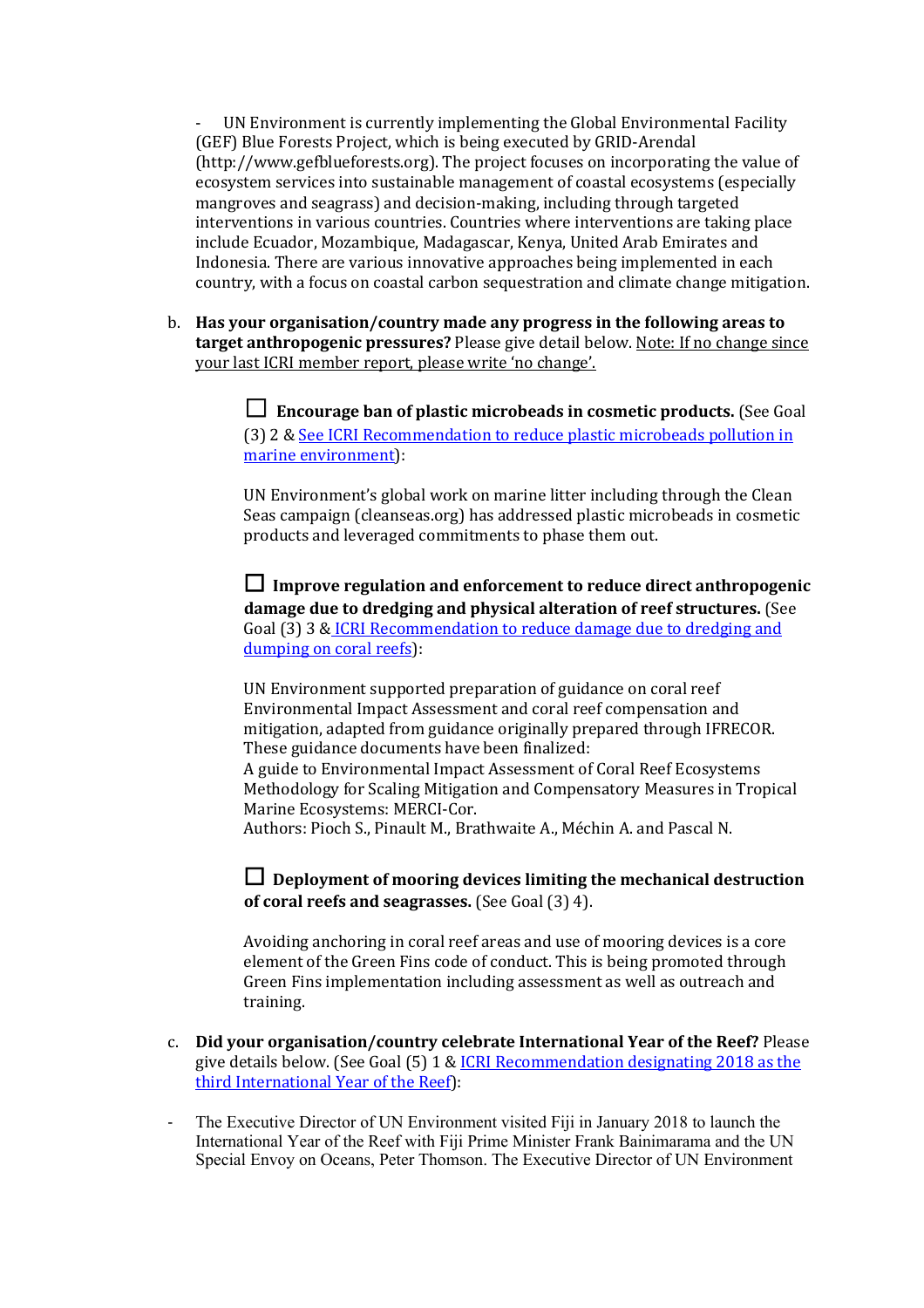then visited Australia's Great Barrier Reef. Media coverage of the trip included Al Jazeera, The Guardian and The Sydney Morning Herald.

An international collaboration on coral reef outreach has been developed with International Coral Reef Initiative, the World Wildlife Fund, The Nature Conservancy, The Ocean Agency, Vulcan Inc., the Wildlife Conservation Society, and the CBD Secretariat. The collaboration was unveiled at at the 14th Convention on Biological Diversity Conference of Parties in Egypt, with a High Level reception as well as side-events and outreach events on coral reefs. A public awareness campaign on the importance and fragility of coral reefs is being launched early 2019. https://www.unenvironment.org/news-and-stories/press-release/fate-coral-reefsstake-key-un-talks-begin-egypt-new-coalition-urges

- Throughout the International Year of the Reef, UN Environment's social media coverage has included the #IYOR2018 hashtag in coral related news and stories to its followers (Facebook 733k, Instagram 515k, Twitter 802k)
- IYOR 2018 has been highlighted through speeches, presentations as well as branding of UN Environment products released during 2018.
- 2. Contribution to the ICRI Plan of Action 2018-2020 and upcoming ICRI general **meetings.** *Your responses to the following questions will assist the Secretariat in assessing contributions towards the major themes of the draft ICRI Plan of Action 2018-2020.*

## **Theme 1** – Promote effective and adaptable solutions to improve the protection of **coral reefs**

UN Environment is working with partners on catalysing investment in coral reef protection through consultation on the development of a global fund for coral reefs, as well as impact investment in coral reefs. Impact investment projects ('Blue Finance') have been initiated in the Caribbean and scoping is being initiated in South East Asia. A report on the business case for investing in coral reefs has been launched (see above). These efforts are supported technically by the UN Environment Finance Initiative.

Please list any examples of leading practices, techniques and strategies for building reef **resilience that your organisation/country is involved in.** Include their limits, conditions of implementation, financing and an assessment of their results and links for more information if possible.

The report 'Coral Bleaching Futures - Downscaled projections of bleaching conditions for the world's coral reefs, implications of climate policy and management responses', presents downscaled projections of coral bleaching conditions (i.e. exposure to the primary climate threat to coral reefs) at a spatial scale that enables use of the data in management planning, conservation planning and in support of other decisions influencing coral reefs and reef use. It also evaluates the implications of the Paris Agreement as well as failure to achieve its goal, by comparing the projected timing of annual severe bleaching between emission scenarios RCP4.5 and 8.5; and it provides public access to data as well as main findings in order to enable their application in management planning, policy formulation, and as education and outreach tools.  $http://web.unep.org/ourplanet/december-$ 2017/unep-publications/coral-bleaching-futures-downscaled-projections-bleachingconditions https://www.nature.com/articles/srep39666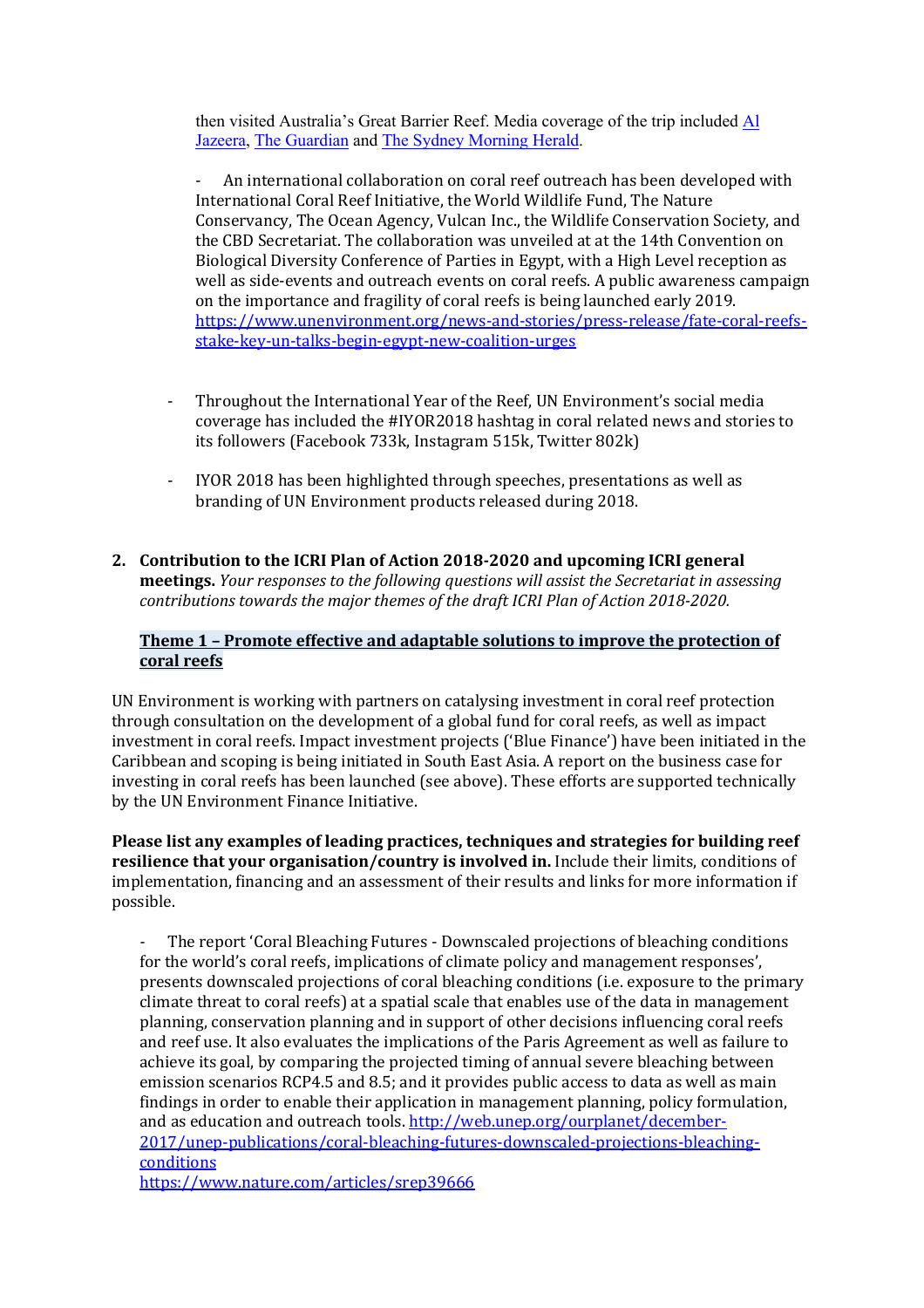A Guide to Assessing Coral Reef Resilience for Decision Support, which supports environmental planners and managers assess, map and monitor coral reef resilience, and use the results to identify and prioritize management actions that support resilience in the face of climate change is available at

https://wedocs.unep.org/bitstream/handle/20.500.11822/22046/Guide\_Coral\_Reef\_Resilii ence.pdf?sequence=1&isAllowed=y

Through the International Coral Reef Initiative/UN Environment Small Grants Programme https://www.icriforum.org/SGP2017/ (funded by France and Monaco) UN Environment is supporting 5 projects in diverse regions of the world (Kenya, Mesoamerican Reef, Malaysia, Seychelles, New Caledonia) to showcase innovative management approaches that enhance the resilience of coral reefs and associated ecosystems in the face of climate change. Project implementation started this year, and will conclude by the end of 2019. These projects apply available datasets and planning tools including those developed by UN Environment and partners on downscaled climate model projections for future bleaching conditions and guidance on resilience assessment for decision support.

A science-to-policy brief on wastewater and coral reefs was launched in 2018 https://www.unenvironment.org/news-and-stories/story/managing-wastewater-supportcoral-reef-health-resilience

#### **Theme 3 - Support communities reliant on coral reefs**

UN Environment continues to support and develop the Green Fins initiative to promote environmentally sustainable practices in SCUBA and snorkeling tourism around the world. Green Fins is well established and expanding in Asia, and this year Green Fins was also introduced in the Dominican Republic. A new partnership between Reef World Foundation and PADI will support further uptake and application of the Green Fins code of conduct. https://www.unenvironment.org/news-and-stories/press-release/global-venture-make-greenfins-standards-sustainable-diving-social

#### **Theme 4 - Help to reduce anthropogenic threats to coral reefs, particularly those that occur at a global or regional scale**

a. What activities is your organisation involved in to elevate awareness of the **global nature of the threat of climate change to coral reefs?** Please include details below

As above; see also unenvironment.org news, stories and social media coverage

- **b.** Has your organisation made any progress in dealing with destructive fishing **and trade?** Please include details below.
- c. Has your organisation made any progress in dealing with marine debris? Please include details below.

UN Environment carries out extensive work on marine litter, responding to resolutions adopted at UN Environment Assembly, as well as in the context of Regional Marine Litter Action Plans adopted through Regional Seas programmes.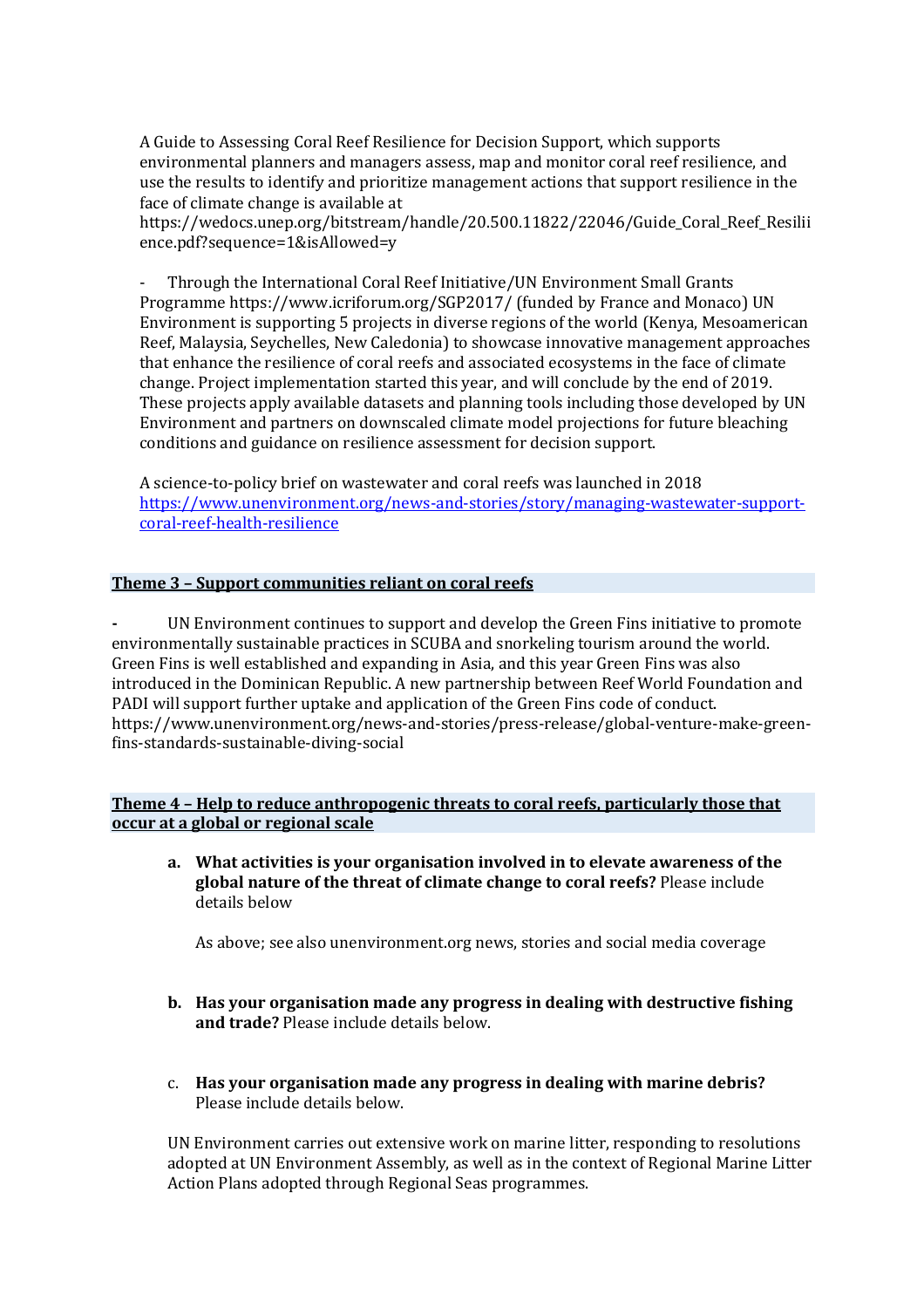A report specifically on marine litter and coral reefs is at an advanced stage and will be published shortly.

**3.** Would you like to report on your activities during the ICRI GM? Please give details below.

Updates on work in response to UNEA resolution  $2/12$  including policy analysis, GCRMN, outreach and efforts through the Global Coral Reef Partnership

**4.** International events. Please list any upcoming international events relevant to ICRI which someone from your organisation plans to attend in 2018-2019.



 $\boxtimes$  ICRI GM, Monaco, 5-7 Dec 2018

 $\boxtimes$  Conference of the Parties to the United Nations Framework Convention on Climate Change, 3-14 Dec 2018

□ Reef Futures 2018: A Coral Restoration and Intervention-Science Symposium, Florida, 10-14 Dec 2018

□ Global World Heritage Marine Managers meeting, Alaska, US, 26-31 May 2019

Other: 

**5.** Publications. Please list relevant publications and reports you have released during this reporting period.

GCRMN Pacific report:

https://wedocs.unep.org/bitstream/handle/20.500.11822/26824/status-coral-reefspacific.pdf?sequence=1&isAllowed=y

Wastewater and coral reefs

https://www.unenvironment.org/news-and-stories/story/managing-wastewater-supportcoral-reef-health-resilience

The business case for coral reefs

https://www.unenvironment.org/news-and-stories/press-release/billions-be-gainedcoral-reef-investment-new-analysis-shows

Analysis of donor funding for coral reefs

https://www.unenvironment.org/news-and-stories/story/coral-reefs-we-continue-takemore-we-give

**6. ICRI Member Feedback.** What do you find most valuable about the ICRI member reports? If you have any ideas for improvement please list below:

The member report format needs to be further streamlined in terms of format and content so as to be more user friendly. It may be useful to identify what the specific purpose of the MR is and what analytical outputs are desirable, and revise/redesign the process on that basis. One important aspect is ensuring that information presented in MRs is accessible in a